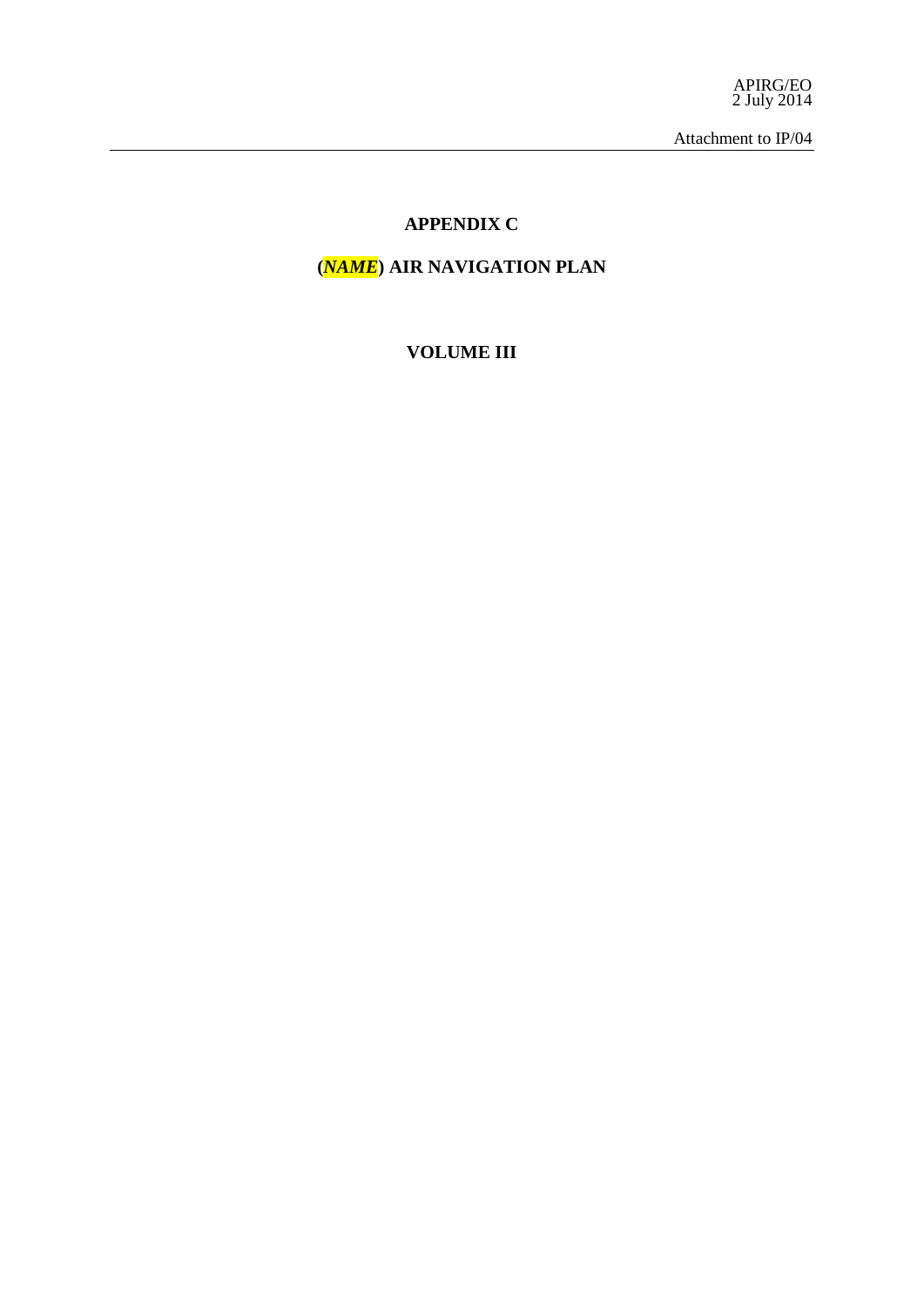APIRG/EO 2 July 2014

Attachment to IP/04

# **(***NAME***) AIR NAVIGATION PLAN**

**VOLUME III**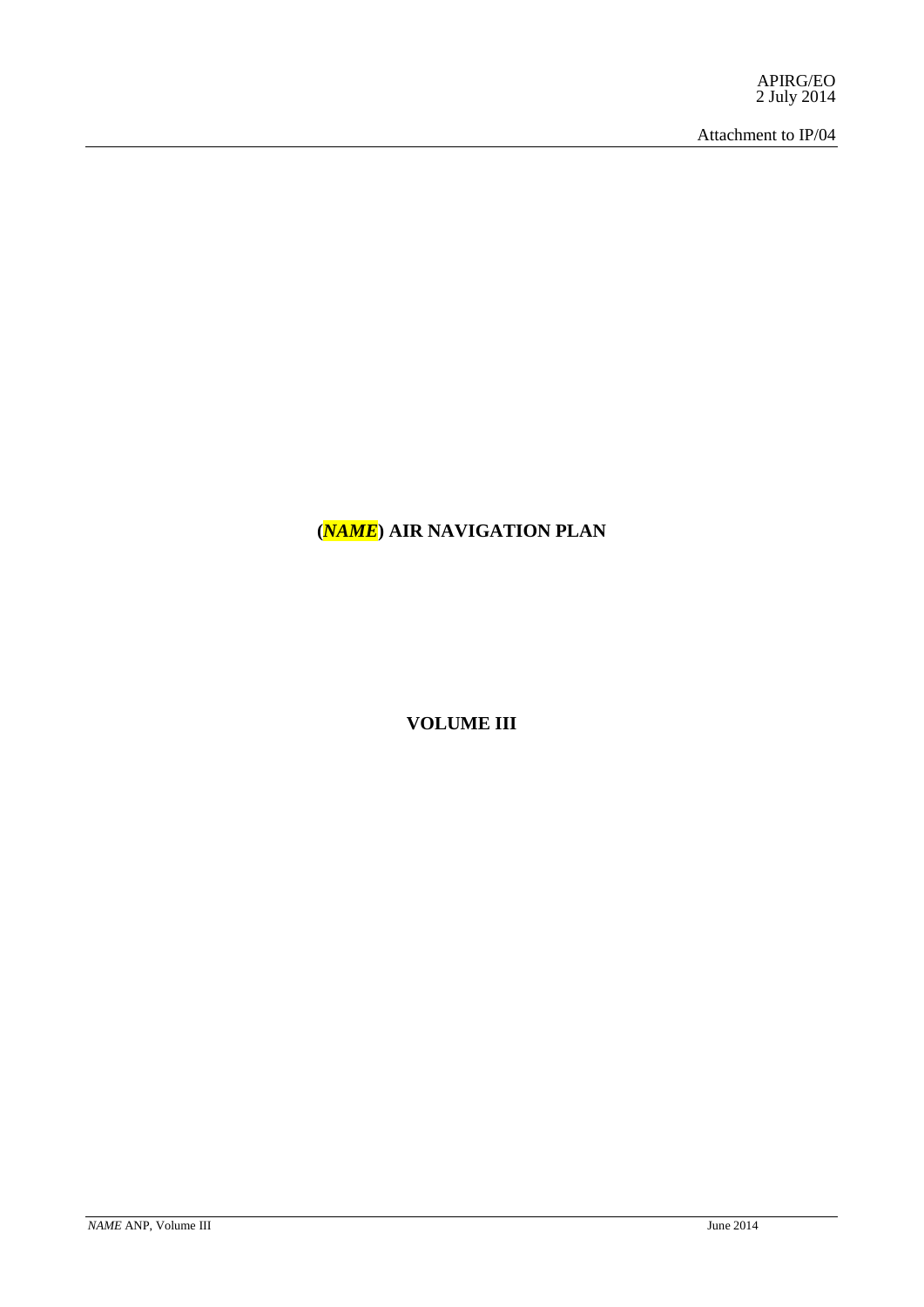# **TABLE OF CONTENTS**

| Table GEN III-1 – Implementation Indicator(s) for each ASBU Block 0 Module<br>Appendix A – Sample Template for Air Navigation Report Form (ANRF)<br>Appendix B – Main Planning Table Template |
|-----------------------------------------------------------------------------------------------------------------------------------------------------------------------------------------------|
|                                                                                                                                                                                               |

\_\_\_\_\_\_\_\_\_\_\_\_\_\_\_\_\_\_\_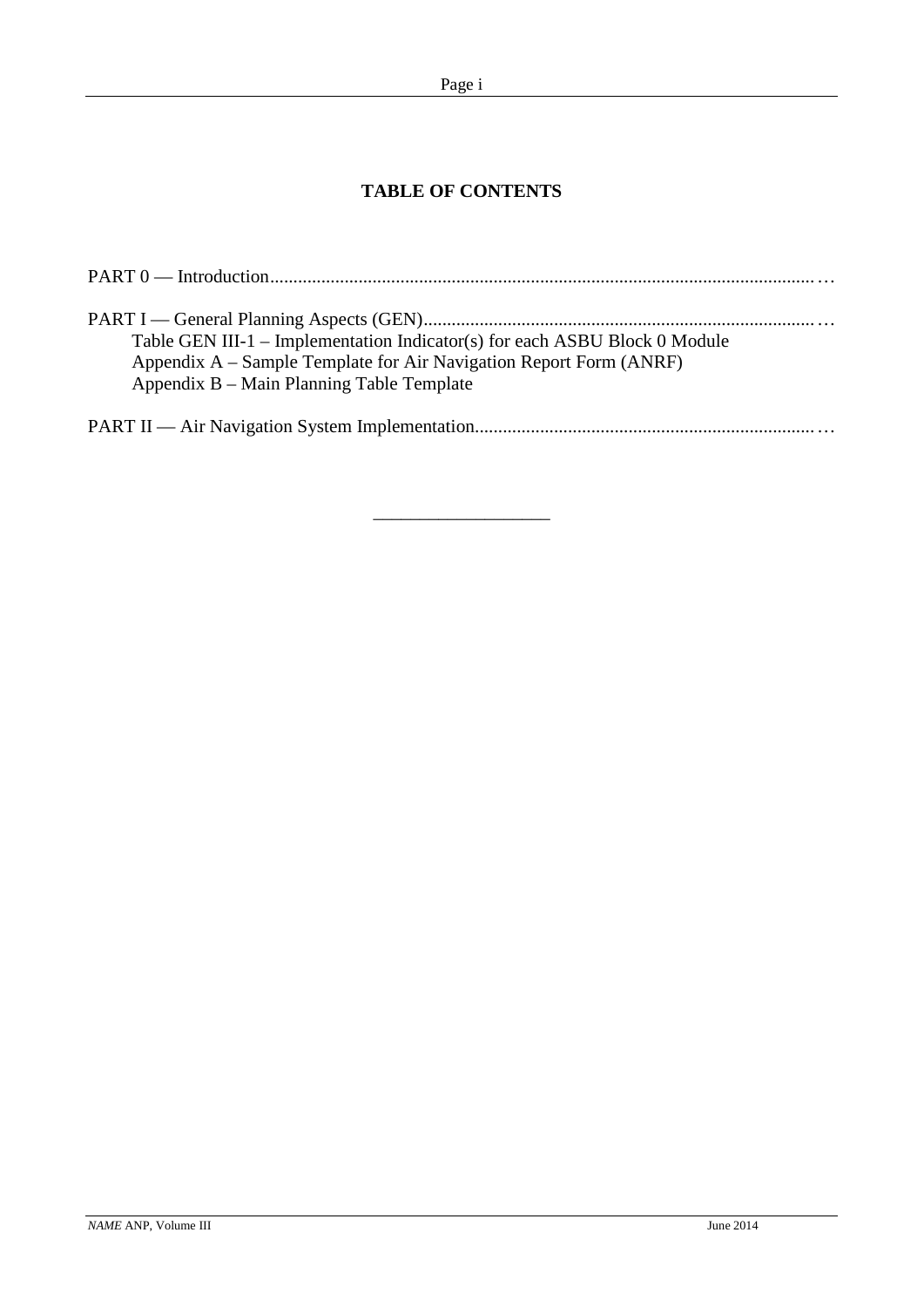### **(***NAME***) ANP, VOLUME III PART 0 – INTRODUCTION**

#### **1. INTRODUCTION**

1.1 The background to the publication of ANPs in three volumes is explained in the Introduction in Volume I. The procedure for amendment of Volume III is also described in Volume I. Volume III contains dynamic/flexible plan elements related to the implementation of the air navigation system and its modernization in line with the ICAO Aviation System Block Upgrades (ASBUs) and associated technology roadmaps described in the Global Air Navigation Plan (GANP).

1.2 The information contained in Volume III is related mainly to:

- Planning: objectives set, priorities and targets planned at regional or sub-regional levels;
- Implementation monitoring and reporting: monitoring of the progress of implementation towards targets planned. This information should be used as the basis for reporting purposes (i.e.: global and regional air navigation reports and performance dashboards); and/or
- Guidance: providing regional guidance material for the implementation of specific system/procedures in a harmonized manner.

1.3 The management of Volume III is the responsibility of the [*name of PIRG*].

1.4 Volume III should be used as a tool for monitoring and reporting the status of implementation of the elements planned here above, through the use of tables/databases and/or references to online monitoring tools, as endorsed by [*name of PIRG*]. The status of implementation is updated on a regular basis as endorsed by [*name of PIRG*].

### **2. AVIATION SYSTEM BLOCK UPGRADES (ASBUs), MODULES AND ROADMAPS**

2.1. The ASBU Modules and Roadmaps form a key component to the GANP, noting that they will continue to evolve as more work is done on refining and updating their content and in subsequent development of related provisions, support material and training.

2.2. Although the GANP has a worldwide perspective, it is not intended that all Block Upgrade Modules are required to be applied in every State, sub-region and/or region. Many of the Block Upgrade Modules contained in the GANP are specialized packages that should be applied only where the specific operational requirement exists or corresponding benefits can be realistically projected. Accordingly, the Block Upgrade methodology establishes an important flexibility in the implementation of its various Modules depending on a region, sub-region and/or State's specific operational requirements. Guided by the GANP, ICAO [*Region-name*] regional, sub-regional and State planning should identify Modules which best provide the needed operational improvements.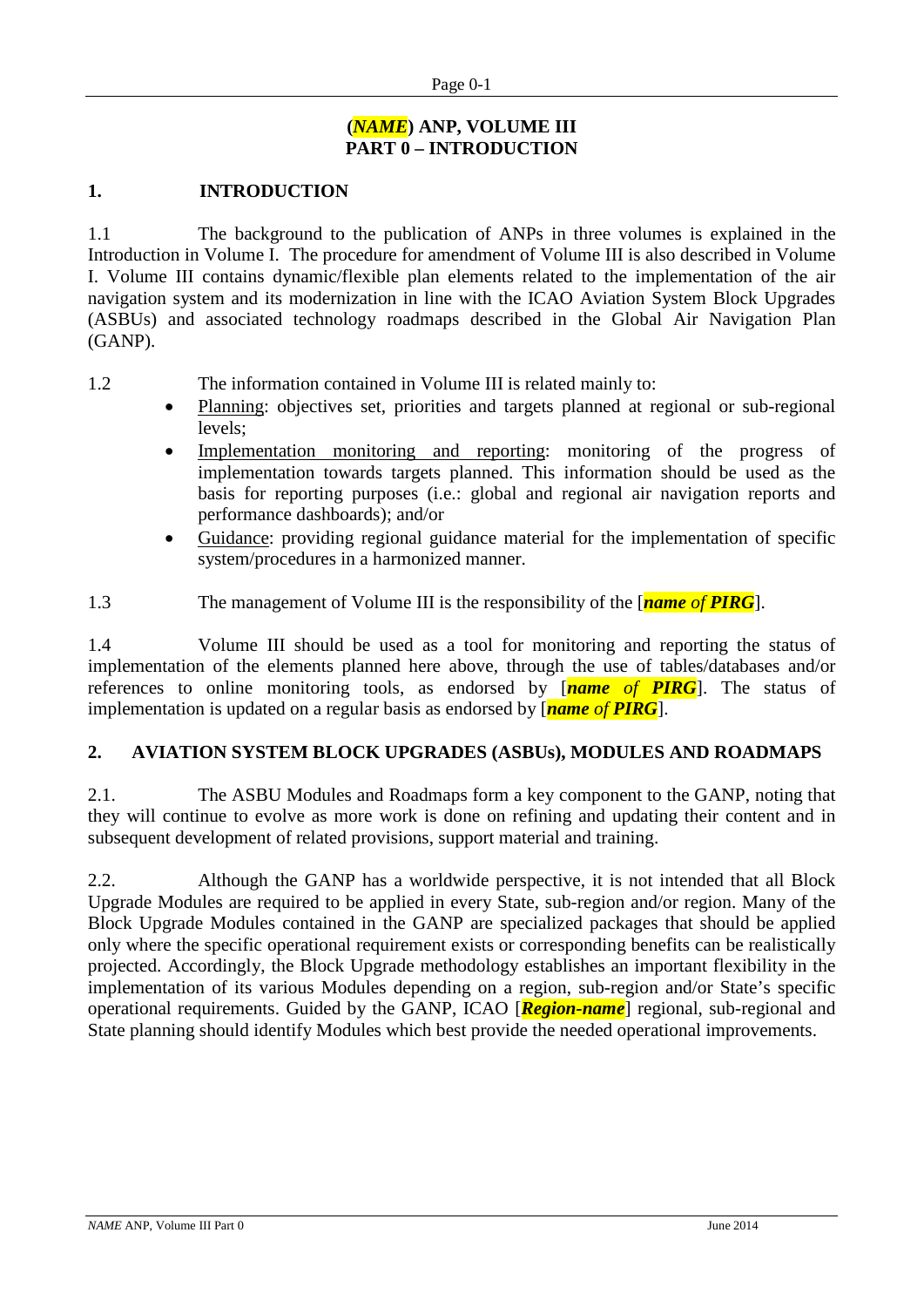# **(***NAME***) ANP, VOLUME III PART I - GENERAL PLANNING ASPECTS (GEN)**

## **1. PLANNING METHODOLOGY**

1.1 Guided by the GANP, the regional planning process starts by identifying the homogeneous ATM areas, major traffic flows and international aerodromes. An analysis of this data leads to the identification of opportunities for performance improvement. Modules from the Aviation System Block Upgrades (ASBUs) are evaluated to identify which of those modules best provide the needed operational improvements. Depending on the complexity of the module, additional planning steps may need to be undertaken including financing and training needs. Finally, regional plans would be developed for the deployment of modules by drawing on supporting technology requirements. This is an iterative planning process which may require repeating several steps until a final plan with specific regional targets is in place. This planning methodology requires full involvement of States, service providers, airspace users and other stakeholders, thus ensuring commitment by all for implementation.

1.2 Block 0 features Modules characterized by technologies and capabilities which have already been developed and implemented in many parts of the world today. It therefore features a near-term availability milestone, or Initial Operating Capability (IOC), of 2013 for high density based on regional, sub-regional and State operational need. Blocks 1 through 3 are characterized by both existing and projected performance area solutions, with availability milestones beginning in 2018, 2023 and 2028 respectively.

# **2. REVIEW AND EVALUATION OF AIR NAVIGATION PLANNING**

2.1. The progress and effectiveness against the priorities set out in the regional air navigation plans should be annually reported, using a consistent reporting format, to ICAO.

2.2. Performance monitoring requires a measurement strategy. Data collection, processing, storage and reporting activities supporting the identified global/regional performance metrics are fundamental to the success of performance-based approaches.

2.3. The air navigation planning and implementation performance framework prescribes reporting, monitoring, analysis and review activities being conducted on a cyclical, annual basis. An Air Navigation Reporting Form (ANRF) reflecting selected key performance areas as defined in the Manual on Global Performance of the Air Navigation System (ICAO Doc 9883) has been developed for each ASBU Module. The ANRF is a customized tool which is recommended for the application of setting planning targets, monitoring implementation, and identifying challenges, measuring implementation/performance and reporting. If necessary, other reporting formats that provide more details may be used but should contain as a minimum the elements described in the ANRF template. A sample of the ANRF is provided in **Appendix A**. A sample Template of a planning table which may be used to show the elements planned in an ICAO region is provided in **Appendix B**.

# **3. REPORTING AND MONITORING RESULTS**

3.1 Reporting and monitoring results will be analyzed by the PIRGs, States and ICAO Secretariat to steer the air navigation improvements, take corrective actions and review the allocated objectives, priorities and targets if needed. The results will also be used by ICAO and aviation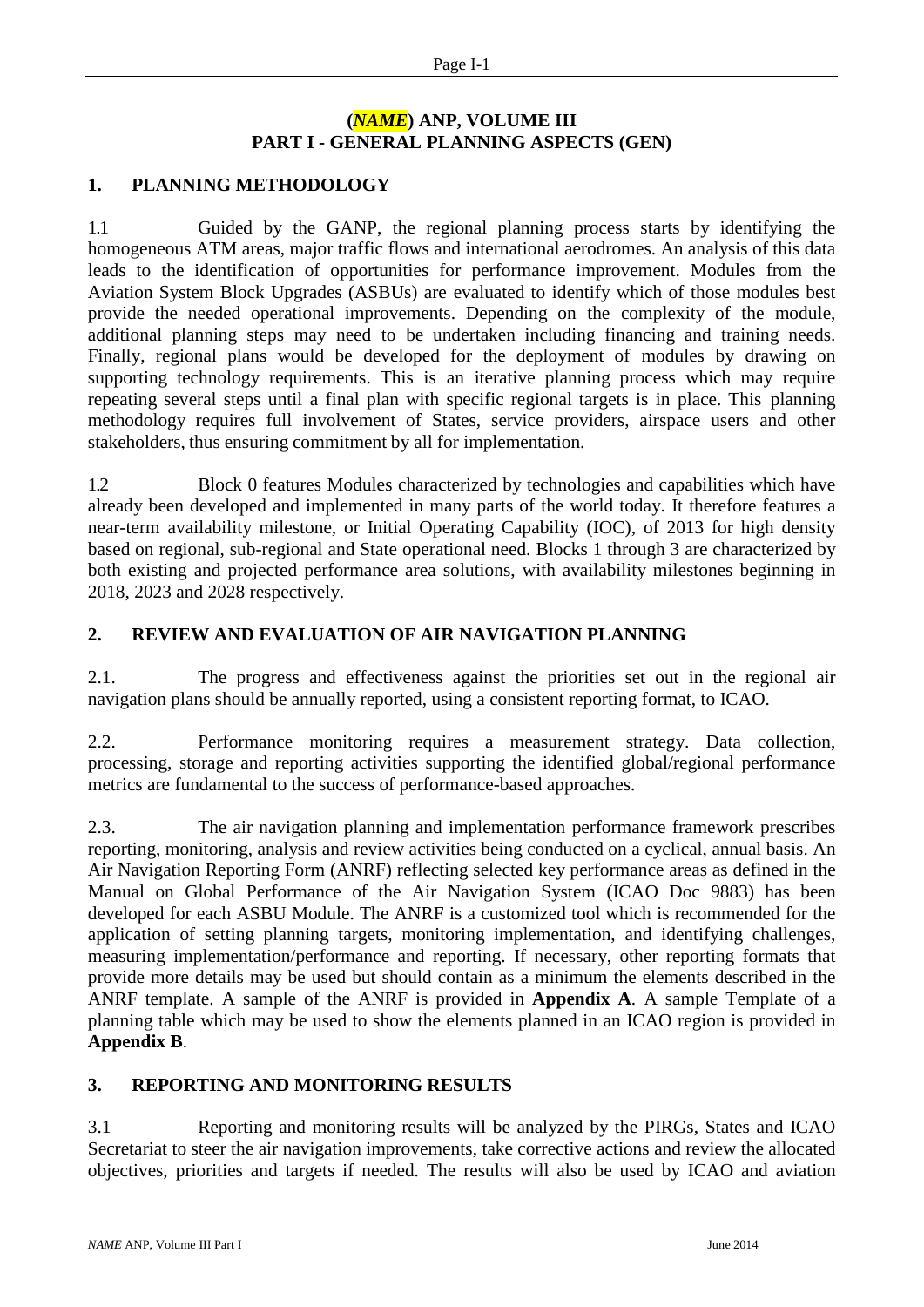partner stakeholders to develop the annual Global Air Navigation Report. The report results will provide an opportunity for the international civil aviation community to compare progress across different ICAO regions in the establishment of air navigation infrastructure and performance-based procedures.

3.2 The reports will also provide the ICAO Council with detailed annual results on the basis of which tactical adjustments will be made to the performance framework work programme, as well as triennial policy adjustments to the GANP and the Block Upgrade Modules.

3.3 **Table GEN III-1** contains a minimum set of Implementation Indicator(s) for each of the eighteen ASBU Block 0 Modules necessary for the monitoring of these Modules (if identified as a priority for implementation at regional or sub-regional level). These indicators are intended to enable comparison between ICAO Regions with respect to ASBU Block 0 Modules and will apply only to commonly selected ASBU Modules. All regions/PIRGs reserve the right to select the ASBU Modules relevant to their needs and to endorse additional indicators, as deemed necessary. No reporting is required for ASBU Block 0 Modules that have not been selected.

\_\_\_\_\_\_\_\_\_\_\_\_\_\_\_\_\_\_\_

*Note: The priority for implementation as well as the applicability area of each selected ASBU Block 0 Module is to be defined by the [name of PIRG]. This should be reflected in Part II – Air Navigation System Implementation.*

*NAME* ANP, Volume III Part I June 2014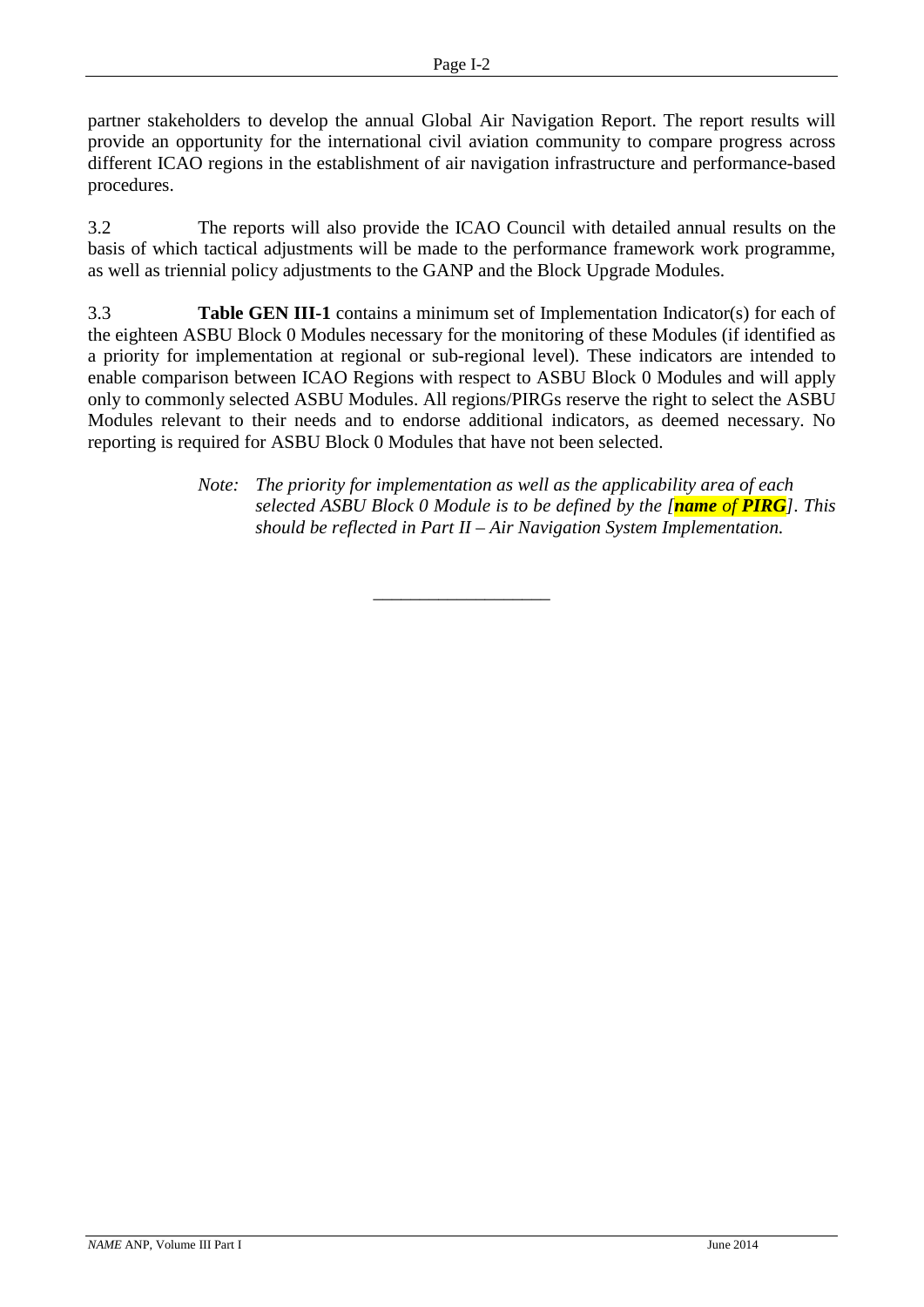# **TABLE GEN III-1 – IMPLEMENTATION INDICATOR(S) FOR EACH ASBU BLOCK 0 MODULE**

# **Explanation of the Table**

- 1 Block 0 Module Code
- 2 Block 0 Module Title<br>3 High level Implement
- 3 High level Implementation Indicator<br>4 Remarks *Additional information*
- 4 Remarks *Additional information as deemed necessary.*

| <b>Module</b><br>Code | <b>Module Title</b>                                                                                        | <b>Implementation Indicator</b>                                                                                                                                    | <b>Remarks</b>                                                                                                                                                                                  |  |
|-----------------------|------------------------------------------------------------------------------------------------------------|--------------------------------------------------------------------------------------------------------------------------------------------------------------------|-------------------------------------------------------------------------------------------------------------------------------------------------------------------------------------------------|--|
| $\mathbf{1}$          | 2                                                                                                          | 3                                                                                                                                                                  | $\overline{\mathbf{4}}$                                                                                                                                                                         |  |
| $B0-$<br><b>APTA</b>  | Optimization<br>of<br>Approach Procedures<br>including<br>vertical<br>guidance                             | international<br>$\%$<br>of<br>aerodromes<br>having at least one runway end<br>provided with APV Baro-VNAV<br>or LPV procedures                                    |                                                                                                                                                                                                 |  |
| $B0-$<br><b>WAKE</b>  | Increased<br>Runway<br>Throughput<br>through<br>Optimized<br>Wake<br><b>Turbulence Separation</b>          | applicable<br>international<br>%<br>of<br>aerodromes having<br>implemented<br>increased<br>throughput<br>runway<br>through optimized wake turbulence<br>separation | 1. Not to be considered<br>for the first reporting<br>cycles due to lack of<br>maturity.<br>List of ADs to be<br> 2.<br>established<br>through<br>regional<br>air<br>navigation<br>agreement.   |  |
| $B0-$<br><b>RSEQ</b>  | Improve Traffic flow<br>through<br>Runway<br>Sequencing<br>(AMAN/DMAN)                                     | $\%$<br>of<br>applicable<br>international<br>aerodromes having<br>implemented<br><b>AMAN / DMAN</b>                                                                | Not to be considered<br>1.<br>for the first reporting<br>cycles due to lack of<br>maturity.<br>List of ADs to be<br>2.<br>established<br>through<br>regional<br>air<br>navigation<br>agreement. |  |
| $B0-$<br><b>SURF</b>  | Safety and Efficiency<br>of Surface Operations<br>(A-SMGCS Level 1-<br>(2)                                 | $\%$<br>international<br>of<br>applicable<br>aerodromes having<br>implemented<br>A-SMGCS Level 2                                                                   | List of ADs<br>be<br>to<br>established<br>through<br>regional air navigation<br>agreement.                                                                                                      |  |
| $B0-$<br><b>ACDM</b>  | Airport<br>Improved<br>Operations<br>through<br>Airport-CDM                                                | of<br>$\%$<br>international<br>applicable<br>aerodromes<br>implemented<br>having<br>improved<br>airport<br>operations<br>through airport-CDM                       | List of ADs<br>be<br>to<br>established<br>through<br>regional air navigation<br>agreement.                                                                                                      |  |
| $B0-$<br><b>FICE</b>  | Increased<br>Interoperability,<br>Efficiency<br>and<br>Capacity<br>through<br>Ground-Ground<br>Integration | of FIRs within which all<br>$\%$<br>applicable<br><b>ACCs</b><br>have<br>implemented at least one interface<br>to use<br>AIDC / OLDI with<br>neighbouring ACCs     |                                                                                                                                                                                                 |  |
| B <sub>0</sub>        | Service Improvement                                                                                        | - % of States having implemented                                                                                                                                   |                                                                                                                                                                                                 |  |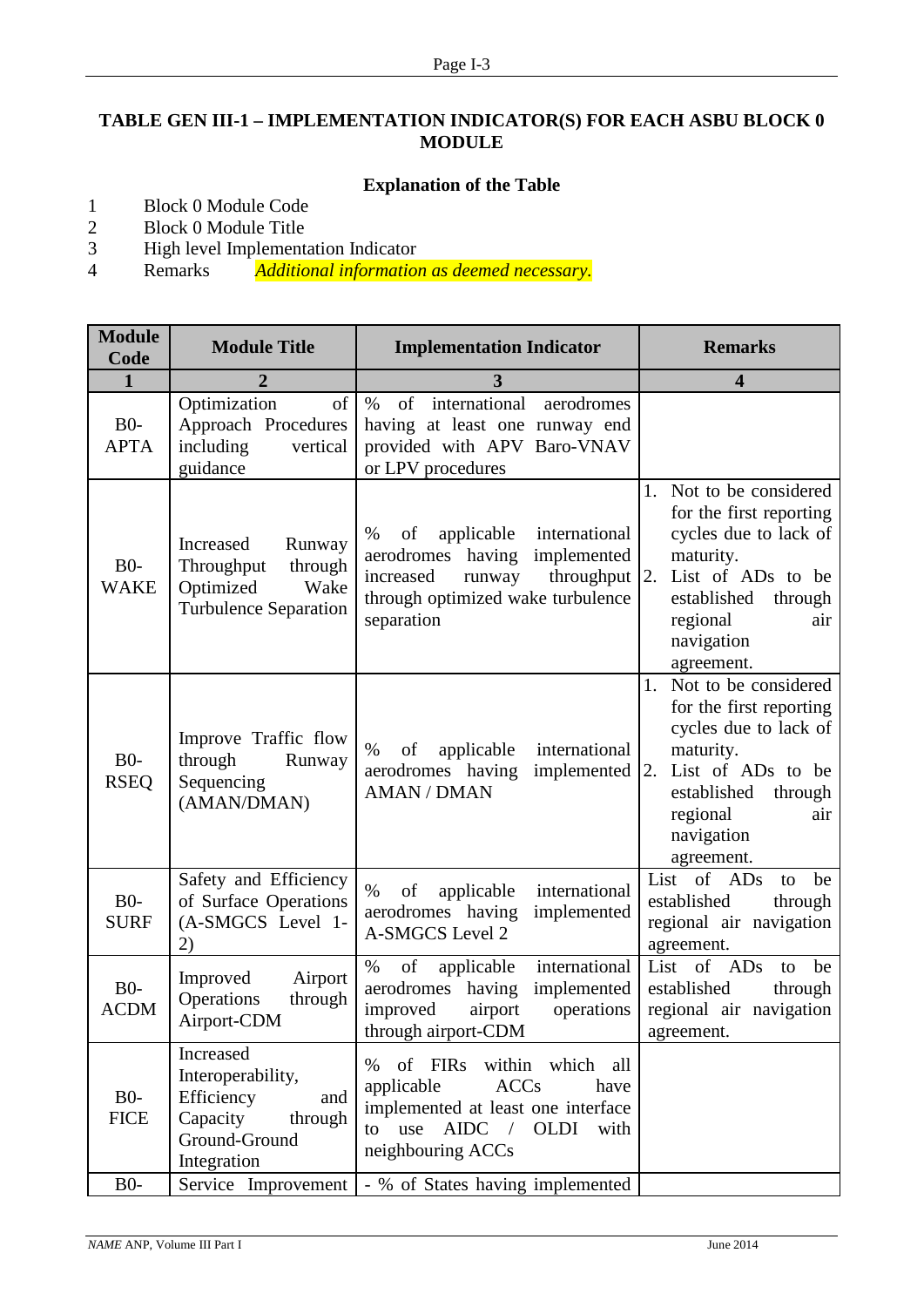| <b>Module</b><br>Code | <b>Module Title</b>                                                                                     | <b>Implementation Indicator</b>                                                                                                                                                   |                                                                                             |
|-----------------------|---------------------------------------------------------------------------------------------------------|-----------------------------------------------------------------------------------------------------------------------------------------------------------------------------------|---------------------------------------------------------------------------------------------|
| 1                     | $\overline{2}$                                                                                          |                                                                                                                                                                                   | $\overline{\mathbf{4}}$                                                                     |
| <b>DATM</b>           | Digital<br>through<br>Aeronautical<br>Information<br>Management                                         | an AIXM based AIS database<br>- % of States having implemented<br><b>QMS</b>                                                                                                      |                                                                                             |
| $B0-$<br><b>AMET</b>  | Meteorological<br>information<br>supporting<br>enhanced<br>operational efficiency<br>and safety         | - % of States having implemented<br><b>SADIS / WIFS</b><br>- % of States having implemented<br>QMS                                                                                |                                                                                             |
| $B0-$<br><b>FRTO</b>  | Improved Operations<br>through Enhanced En-<br><b>Route Trajectories</b>                                | $\%$<br>of FIRs in which FUA is<br>implemented                                                                                                                                    |                                                                                             |
| $B0-$<br><b>NOPS</b>  | Improved<br>Flow<br>Performance through<br>Planning based on a<br>Network-Wide view                     | % of FIRs within which all ACCs<br>utilize ATFM systems                                                                                                                           |                                                                                             |
| $B0-$<br><b>ASUR</b>  | Initial capability for<br>ground surveillance                                                           | % of FIRs where ADS-B OUT<br>and/or MLAT are implemented for<br>the provision of<br>surveillance<br>services in identified areas.                                                 | Not to be considered<br>1.<br>for the first reporting<br>cycles due to lack of<br>maturity. |
| $B0-$<br><b>ASEP</b>  | Air Traffic Situational<br>Awareness (ATSA)                                                             | % of States having implemented air<br>traffic situational awareness                                                                                                               | Not to be considered<br>1.<br>for the first reporting<br>cycles due to lack of<br>maturity. |
| $B0-$<br><b>OPFL</b>  | Improved access<br>to<br>optimum flight levels<br>through climb/descent<br>procedures<br>using<br>ADS-B | % of FIRs having implemented in-<br>trail procedures                                                                                                                              | 1.<br>Not to be considered<br>for the first reporting<br>cycles due to lack of<br>maturity. |
| $B0-$<br><b>ACAS</b>  | <b>ACAS</b> Improvements                                                                                | % of States requiring carriage of<br>ACAS (with TCAS 7.1 evolution)                                                                                                               |                                                                                             |
| $B0-$<br><b>SNET</b>  | Increased<br>Effectiveness<br>of<br>Ground-Based<br>Safety<br><b>Nets</b>                               | % of States having implemented<br>ground-based safety-nets (STCA,<br>APW, MSAW, etc.)                                                                                             |                                                                                             |
| $B0-$<br>CDO          | Improved Flexibility<br>Efficiency<br>and<br>in<br>Profiles<br>Descent<br>(CDO)                         | - % of international aerodromes /<br><b>TMAs</b><br>with<br><b>PBN</b><br><b>STAR</b><br>implemented<br>of<br>international<br>$\%$<br>aerodromes/TMA where CDO is<br>implemented |                                                                                             |
| B0-TBO                | Improved Safety and<br>Efficiency through the<br>initial application of<br>Data Link En-Route           | % of FIRs utilising data link en-<br>route in applicable airspace                                                                                                                 |                                                                                             |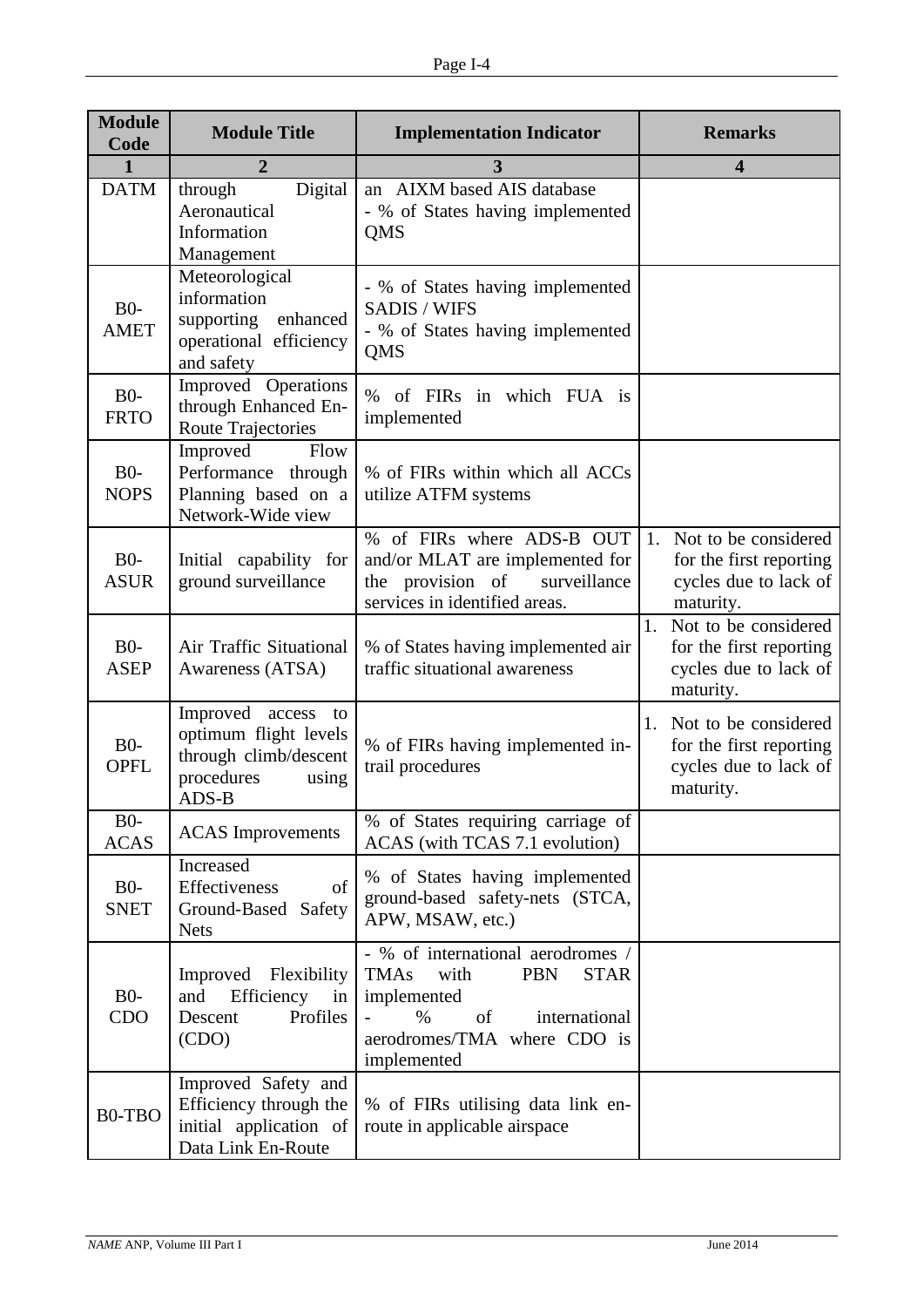| <b>Module</b><br>Code | <b>Module Title</b>                                                                                       | <b>Implementation Indicator</b>                                                                                                                                      | <b>Remarks</b> |
|-----------------------|-----------------------------------------------------------------------------------------------------------|----------------------------------------------------------------------------------------------------------------------------------------------------------------------|----------------|
|                       |                                                                                                           |                                                                                                                                                                      |                |
| B <sub>0</sub> -CCO   | Improved Flexibility<br>Efficiency<br>and<br>Departure Profiles -<br>Continuous Climb<br>Operations (CCO) | - % of international aerodromes<br>TMAs with<br><b>PBN</b><br><b>SID</b><br>implemented<br>of<br>international<br>$\%$<br>aerodromes/TMA where CCO is<br>implemented |                |

\_\_\_\_\_\_\_\_\_\_\_\_\_\_\_\_\_\_\_\_\_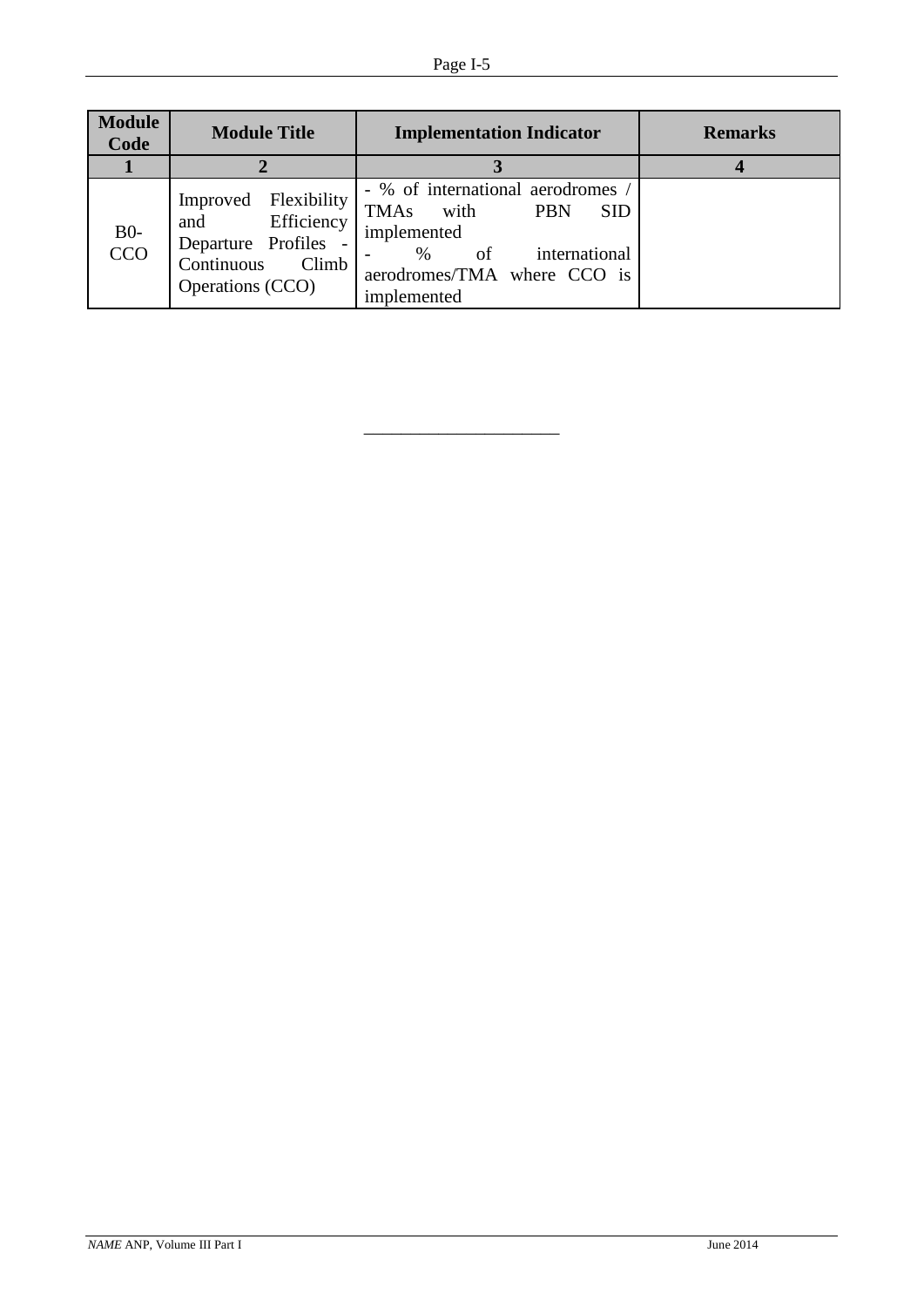# **Appendix A**

# **SAMPLE TEMPLATE**

# **1. AIR NAVIGATION REPORT FORM (ANRF)**

(This template demonstrates how ANRF to be used. The data inserted here refers to ASBU B0-05/CDO as an example only)

#### **Regional and National planning for ASBU Modules**

# **1. REGIONAL/NATIONAL PERFORMANCE OBJECTIVE – B0-05/CDO: Improved Flexibility and Efficiency in Descent Profiles**

**Performance Improvement Area 4: Efficient Flight Path – Through Trajectory-based Operations**

### **3. ASBU B0-05/CDO: Impact on Main Key Performance Areas (KPA)**

|            | Access $\&$<br><b>Equity</b> | Capacity | <b>Efficiency</b> | <b>Environment</b> | <b>Safety</b> |
|------------|------------------------------|----------|-------------------|--------------------|---------------|
| Applicable |                              |          |                   |                    |               |

### **4. ASBU B0-05/CDO: Planning Targets and Implementation Progress**

| 5. Elements  | 6. Targets and implementation progress<br>(Ground and Air) |
|--------------|------------------------------------------------------------|
| 1. CDO       |                                                            |
| 2. PBN STARs |                                                            |

#### **7. ASBU B0-05/CDO: Implementation Challenges**

| <b>Elements</b> | <b>Implementation Area</b>         |                                   |                                          |                                        |  |  |
|-----------------|------------------------------------|-----------------------------------|------------------------------------------|----------------------------------------|--|--|
|                 | Ground<br>system<br>Implementation | <b>Avionics</b><br>Implementation | <b>Procedures</b><br><b>Availability</b> | <b>Operational</b><br><b>Approvals</b> |  |  |
| 1. CDO          |                                    |                                   |                                          |                                        |  |  |
| 2. PBN STARs    |                                    |                                   |                                          |                                        |  |  |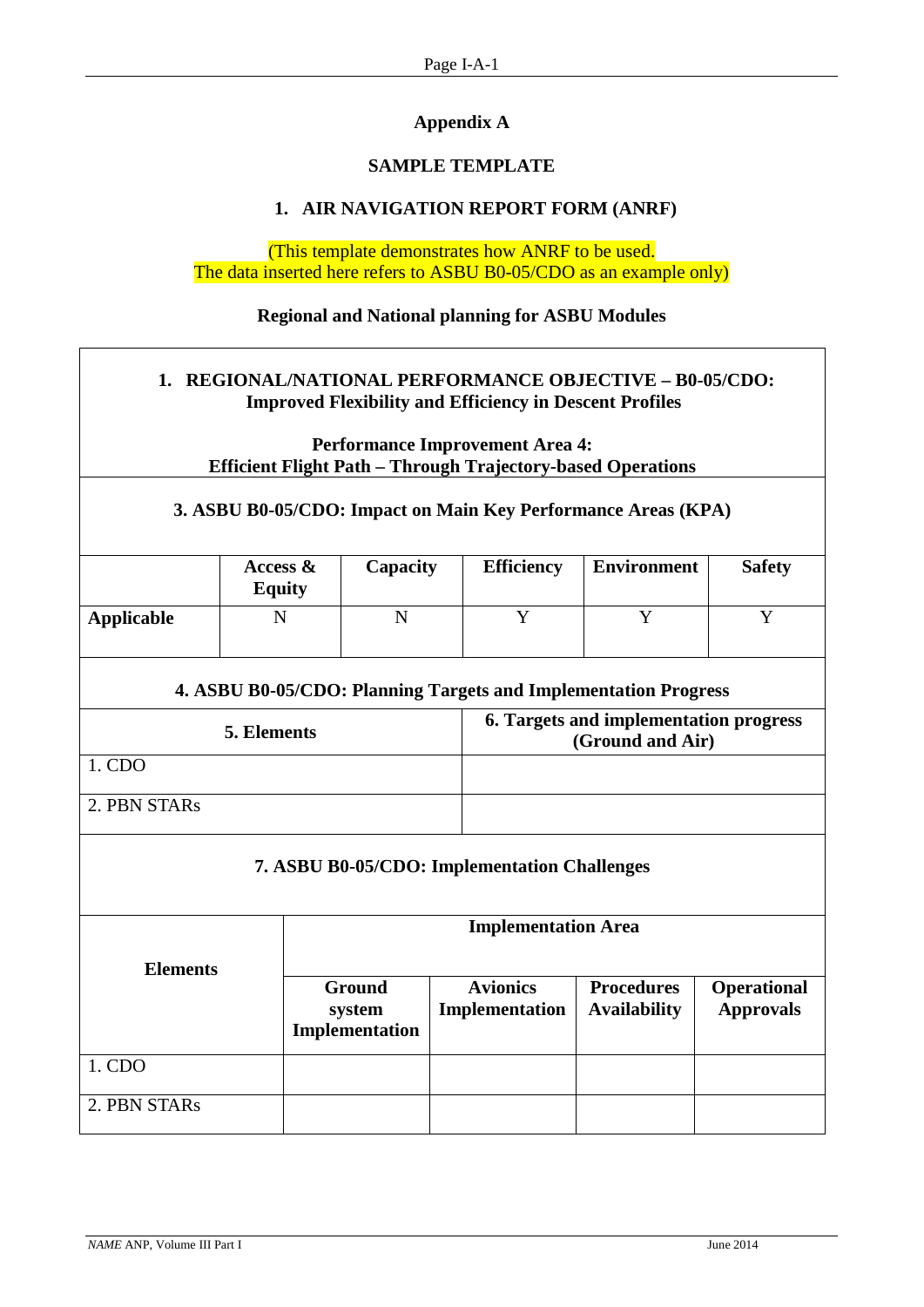| 8. Performance Monitoring and Measurement<br>8A. ASBU B0-05/CDO: Implementation Monitoring |                                                                                                                                                                                     |  |  |  |  |  |  |
|--------------------------------------------------------------------------------------------|-------------------------------------------------------------------------------------------------------------------------------------------------------------------------------------|--|--|--|--|--|--|
| <b>Performance Indicators/Supporting Metrics</b><br><b>Elements</b>                        |                                                                                                                                                                                     |  |  |  |  |  |  |
| 1. CDO                                                                                     | Indicator: Percentage of international aerodromes/TMAs<br>with CDO implemented<br>Supporting metric: Number of international<br>aerodromes/TMAs with CDO implemented                |  |  |  |  |  |  |
| 2. PBN STARs                                                                               | Indicator: Percentage of international aerodromes/TMAs<br>with PBN STARs implemented<br>Supporting metric: Number of<br>international<br>aerodromes/TMAs with PBN STARs implemented |  |  |  |  |  |  |

| 8. Performance Monitoring and Measurement                                                                 |                                                             |  |  |  |  |  |
|-----------------------------------------------------------------------------------------------------------|-------------------------------------------------------------|--|--|--|--|--|
|                                                                                                           | 8 B. ASBU B0-05/CDO: Performance Monitoring                 |  |  |  |  |  |
| <b>Key Performance Areas</b>                                                                              | Where applicable, indicate qualitative Benefits,            |  |  |  |  |  |
| (Out of eleven KPAs, for the                                                                              |                                                             |  |  |  |  |  |
| present until experienced gained,                                                                         |                                                             |  |  |  |  |  |
| only five have been selected for                                                                          |                                                             |  |  |  |  |  |
| reporting through ANRF)                                                                                   |                                                             |  |  |  |  |  |
| Access & Equity                                                                                           | Not applicable                                              |  |  |  |  |  |
| Capacity                                                                                                  | Not applicable                                              |  |  |  |  |  |
| Efficiency                                                                                                | Cost savings through reduced fuel burn. Reduction in the    |  |  |  |  |  |
|                                                                                                           | number of required radio transmissions.                     |  |  |  |  |  |
| Environment                                                                                               | Reduced emissions as a result of reduced fuel burn          |  |  |  |  |  |
|                                                                                                           |                                                             |  |  |  |  |  |
| Safety                                                                                                    | More consistent flight paths and stabilized approach        |  |  |  |  |  |
|                                                                                                           | paths. Reduction in the incidence of controlled flight into |  |  |  |  |  |
|                                                                                                           | terrain (CFIT).                                             |  |  |  |  |  |
|                                                                                                           |                                                             |  |  |  |  |  |
| <b>9. Identification of performance metrics:</b> It is not necessary that every module contributes to all |                                                             |  |  |  |  |  |

of the five KPAs. Consequently, a limited number of metrics per type of KPA, serving as an example to measure the module(s)' implementation benefits, without trying to apportion these benefits between module, have been identified on page 5. For the family of ASBU modules selected for air navigation implementation, States/Region to choose the applicable performance (benefit) metrics from the list available on page 5. This approach would facilitate States in collecting data for the chosen performance metrics. States/Region, however, could add new metrics for different KPAs based on maturity of the system and ability to collect relevant data.

\_\_\_\_\_\_\_\_\_\_\_\_\_\_\_\_\_\_\_\_\_\_\_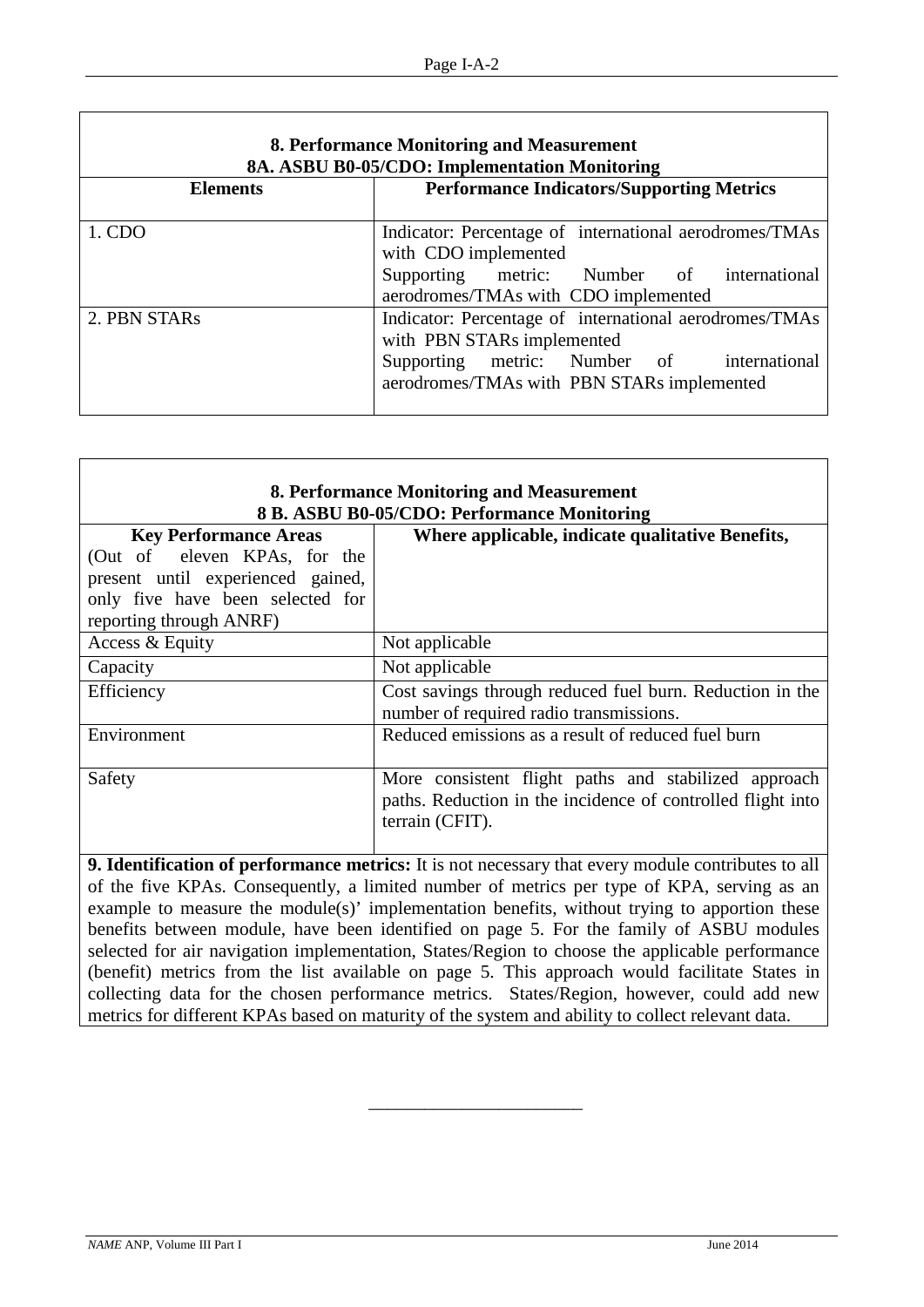#### **AIR NAVIGATION REPORT FORM HOW TO USE - EXPLANATORY NOTES**

- 1. **Air Navigation Report Form (ANRF):** This form is nothing but the revised version of Performance Framework Form that was being used by Planning and Implementation Regional Groups (PIRGs)/States until now. The ANRF is a customized tool for Aviation System Block Upgrades (ASBU) Modules which is recommended for application for setting planning targets, monitoring implementation, identifying challenges, measuring implementation/performance and reporting. Also, the PIRGs and States could use this report format for any other air navigation improvement programmes such as Search and Rescue. If necessary, other reporting formats that provide more details may be used but should contain as a minimum the elements described in this ANRF template. The results will be analysed by ICAO and aviation partners and utilized in the Regional Performance Dashboards and the Annual Air Navigation Report. The conclusions from the Air Navigation Report will serve as the basis for future policy adjustments, aiding safety practicality, affordability and global harmonization, amongst other concerns.
- 2. **Regional/National Performance objective:** In the ASBU methodology, the performance objective will be the title of the ASBU module itself. Furthermore, indicate alongside corresponding Performance Improvement area (PIA).
- 3. **Impact on Main Key Performance Areas:** Key to the achievement of a globally interoperable ATM system is a clear statement of the expectations/benefits to the ATM community. The expectations/benefits are referred to eleven Key Performance Areas (KPAs) and are interrelated and cannot be considered in isolation since all are necessary for the achievement of the objectives established for the system as a whole. It should be noted that while safety is the highest priority, the eleven KPAs shown below are in alphabetical order as they would appear in English. They are access/equity; capacity; cost effectiveness; efficiency; environment; flexibility; global interoperability; participation of ATM community; predictability; safety; and security. However, out of these eleven KPAs, for the present, only five have been selected for reporting through ANRF, which are Access & Equity, Capacity, Efficiency, Environment and Safety. The KPAs applicable to respective ASBU module are to be identified by marking Y (Yes) or N (No). The impact assessment could be extended to more than five KPAs mentioned above if maturity of the national system allows and the process is available within the State to collect the data.
- 4. **Planning Targets and Implementation Progress:** This section indicates planning targets and status of progress in the implementation of different elements of the ASBU Module for both air and ground segments.
- 5. **Elements related to ASBU module:** Under this section list elements that are needed to implement the respective ASBU Module. Furthermore, should there be elements that are not reflected in the ASBU Module (example: In ASBU B0-80/ACDM, Aerodrome certification and data link applications D-VOLMET, D-ATIS, D-FIS are not included; Similarly in ASBU B0-30/DAIM, note that WGS-84 and eTOD are not included) but at the same time if they are closely linked to the module, ANRF should specify those elements. As a part of guidance to PIRGs/States, every Regional ANP will have the complete list of all 18 Modules of ASBU Block 0 along with corresponding elements, equipage required on the ground and in the air as well as metrics specific to both implementation and performance (benefits).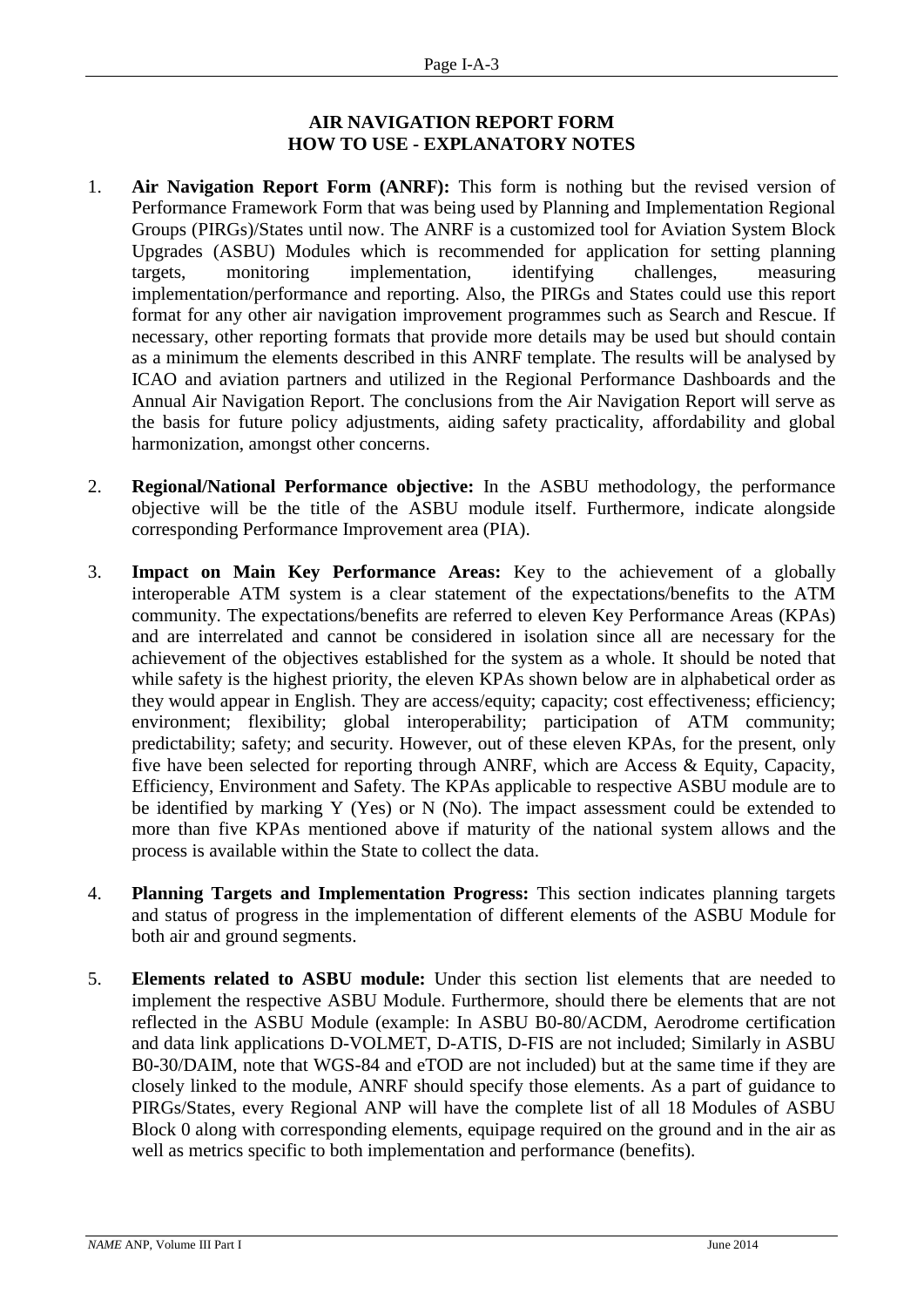- 6. **Targets and implementation progress (Ground and Air):** Planned implementation date (month/year) and the current status/responsibility for each element are to be reported in this section. Please provide as much details as possible and should cover both avionics and ground systems. This ANRF being high level document, develop necessary detailed action plan separately for each element/equipage.
- 7. **Implementation challenges**: Any challenges/problems that are foreseen for the implementation of elements of the Module are to be reported in this section. The purpose of the section is to identify in advance any issues that will delay the implementation and if so, corrective action is to be initiated by the concerned person/entity. The four areas, under which implementation issues, if any, for the ASBU Module to be identified, are as follows:
	- Ground System Implementation:
	- Avionics Implementation:
	- Procedures Availability:
	- Operational Approvals:

Should be there no challenges to be resolved for the implementation of ASBU Module, indicate as "NIL".

- 8. **Performance Monitoring and Measurement:** Performance monitoring and measurement is done through the collection of data for the supporting metrics. In other words, metrics are quantitative measure of system performance – how well the system is functioning. The metrics fulfil three functions. They form a basis for assessing and monitoring the provision of ATM services, they define what ATM services user value and they can provide common criteria for cost benefit analysis for air navigation systems development. The Metrics are of two types:
	- A. **Implementation Monitoring**: Under this section, the indicator supported by the data collected for the metric reflects the status of implementation of elements of the Module. For example- Percentage of international aerodromes with CDO implemented. This indicator requires data for the metric "number of international aerodromes with CDO".
	- B. **Performance Monitoring**: The metric in this section allows to asses benefits accrued as a result of implementation of the module. The benefits or expectations, also known as Key Performance Areas (KPAs), are interrelated and cannot be considered in isolation since all are necessary for the achievement of the objectives established for the system as a whole. It should be noted that while safety is the highest priority, the eleven KPAs shown below are in alphabetical order as they would appear in English. They are access/equity; capacity; cost effectiveness; efficiency; environment; flexibility; global interoperability; participation of ATM community; predictability; safety; and security. However, out of these eleven KPAs, for the present until experienced gained, only five have been selected for reporting through ANRF, which are Access & Equity, Capacity, Efficiency, Environment and Safety. Where applicable, mention qualitative benefits under this section.
- 9. **Identification of performance metrics:** It is not necessary that every module contributes to all of the five KPAs. Consequently, a limited number of metrics per type of KPA, serving as an example to measure the module(s)' implementation benefits, without trying to apportion these benefits between module, have been identified on page 6. For the family of ASBU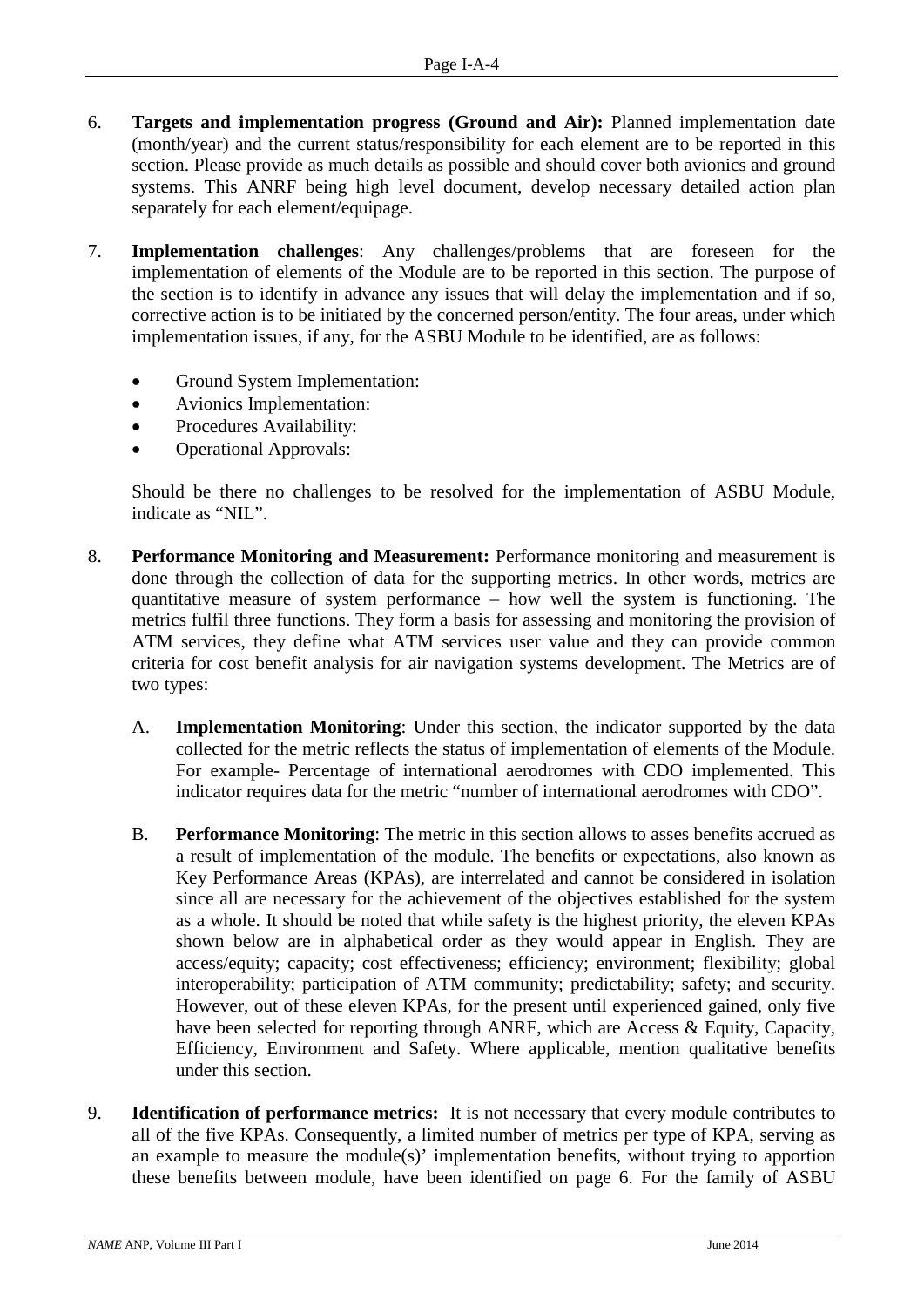\_\_\_\_\_\_\_\_\_\_\_\_\_\_\_\_\_\_\_\_\_\_

modules selected for air navigation implementation, States/Region to choose the applicable performance (benefit) metrics from the list available on page 6. This approach would facilitate States in collecting data for the chosen performance metrics. States/Region, however, could add new metrics for different KPAs based on maturity of the system and ability to collect relevant data.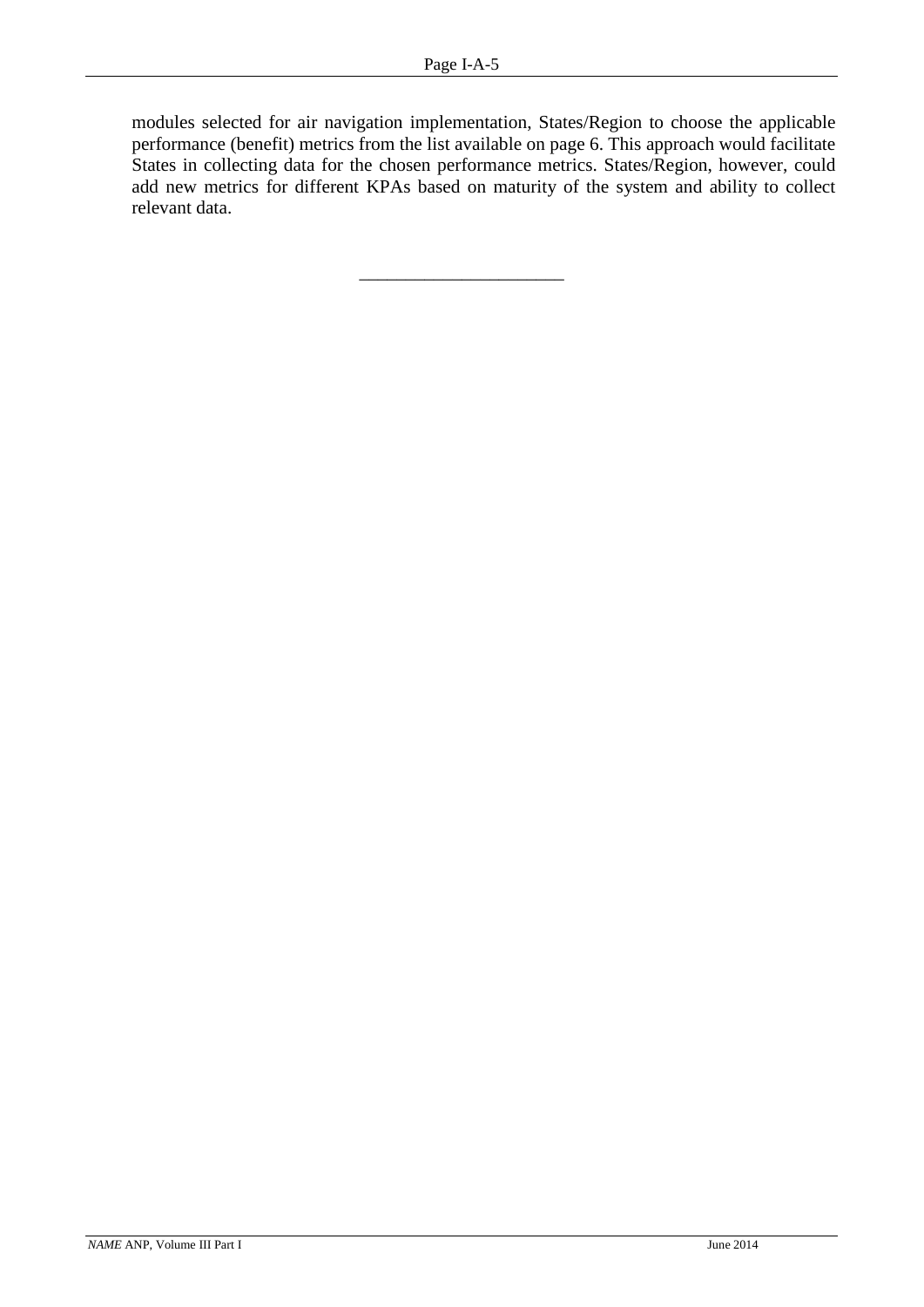# **Appendix B - Main Planning Table Template**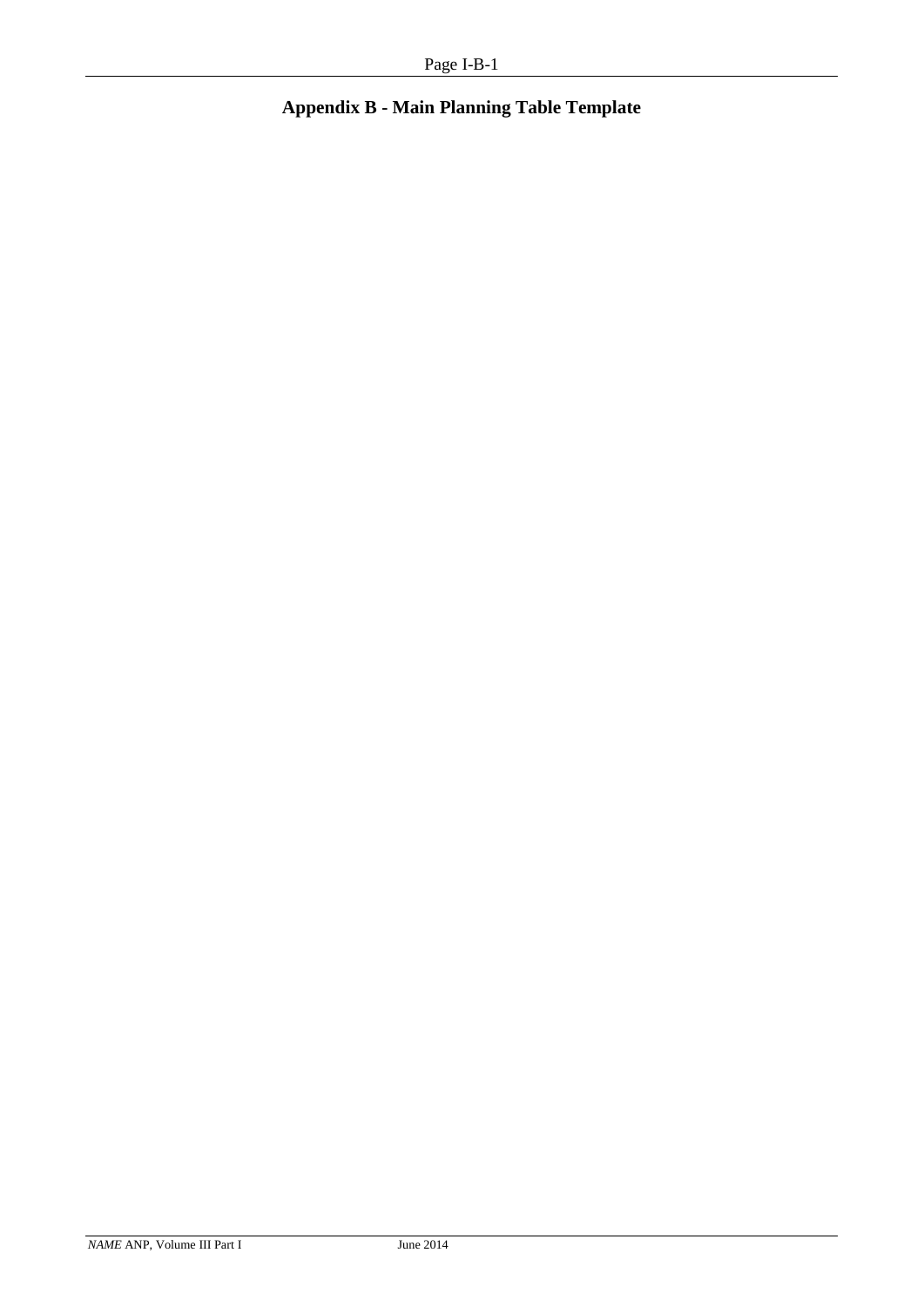|              | <b>Objectives</b>                                            |                                    |                                                        |                                      | <b>Priorities and targets</b> |                             |                          | Reference                   |                                                                             |
|--------------|--------------------------------------------------------------|------------------------------------|--------------------------------------------------------|--------------------------------------|-------------------------------|-----------------------------|--------------------------|-----------------------------|-----------------------------------------------------------------------------|
| <b>Block</b> | <b>ASBU</b><br>modules<br>and<br>elements<br><b>Enablers</b> | Performance<br>Improvement<br>Area | <b>Applicable</b><br>or not in<br>[Region]<br>(Yes/No) | <b>Regional planning</b><br>elements | <b>Enablers</b>               | <b>Priority</b><br>allocate | Target(s) in<br>[Region] | Indicator(s)<br>/ Metric(s) | <b>Supporting</b><br><b>Planning</b><br><b>Document</b><br>(ANRF,<br>other) |
|              |                                                              |                                    |                                                        |                                      |                               |                             |                          |                             |                                                                             |
|              |                                                              |                                    |                                                        |                                      |                               |                             |                          |                             |                                                                             |
|              |                                                              |                                    |                                                        |                                      |                               |                             |                          |                             |                                                                             |
|              |                                                              |                                    |                                                        |                                      |                               |                             |                          |                             |                                                                             |
|              |                                                              |                                    |                                                        |                                      |                               |                             |                          |                             |                                                                             |
|              |                                                              |                                    |                                                        |                                      |                               |                             |                          |                             |                                                                             |
|              |                                                              |                                    |                                                        |                                      |                               |                             |                          |                             |                                                                             |
|              |                                                              |                                    |                                                        |                                      |                               |                             |                          |                             |                                                                             |
|              |                                                              |                                    |                                                        |                                      |                               |                             |                          |                             |                                                                             |
|              |                                                              |                                    |                                                        |                                      |                               |                             |                          |                             |                                                                             |
|              |                                                              |                                    |                                                        |                                      |                               |                             |                          |                             |                                                                             |
|              |                                                              |                                    |                                                        |                                      |                               |                             |                          |                             |                                                                             |
|              |                                                              |                                    |                                                        |                                      |                               |                             |                          |                             |                                                                             |
|              |                                                              |                                    |                                                        |                                      |                               |                             |                          |                             |                                                                             |
|              |                                                              |                                    |                                                        |                                      |                               |                             |                          |                             |                                                                             |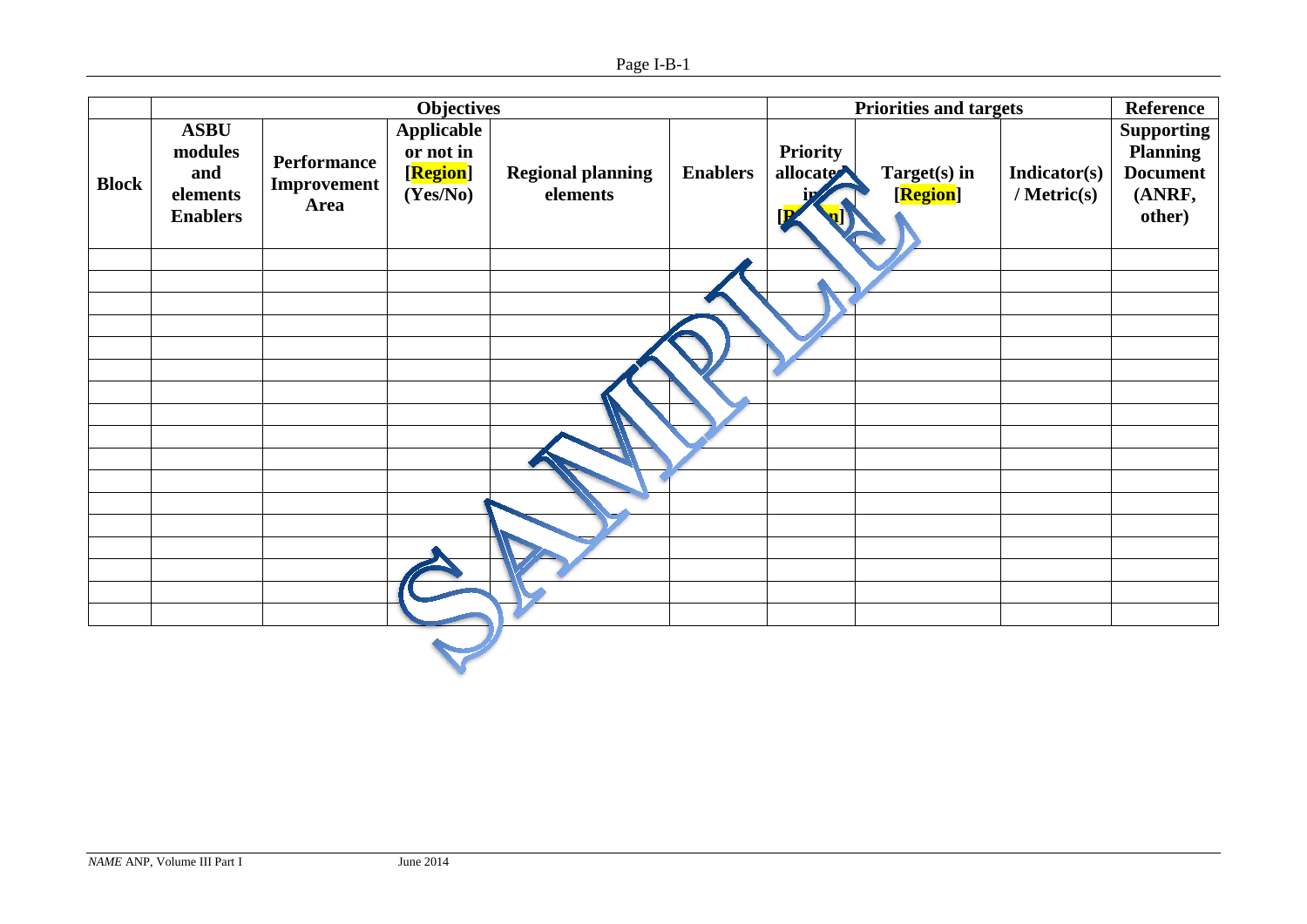#### **(***NAME***) ANP, VOLUME III PART II – AIR NAVIGATION SYSTEM IMPLEMENTATION**

#### **1. INTRODUCTION**

1.1 The planning and implementation of the ICAO Aviation System Block Upgrades (ASBUs) should be undertaken within the framework of the [*name of PIRG*] with the participation and support of all stakeholders, including regulatory personnel.

1.2 The ASBU Blocks and Modules adopted by the [*region, sub-region name*] should be followed in accordance with the specific ASBU requirements to ensure global interoperability and harmonization of air traffic management. The [*name of PIRG*] should determine the ASBU Block Upgrade Modules, which best provide the needed operational improvements in the ICAO [*Regionname*].

## **2. ICAO [***REGION-NAME***] AIR NAVIGATION OBJECTIVES, PRIORITIES AND TARGETS**

2.1 In accordance with Recommendation 6/1 of the Twelfth Air Navigation Conference (AN-Conf/12), PIRGs are requested to establish priorities and targets for air navigation, in line with the ASBU methodology.

2.2 The achievement of the intended benefits along each routing or within each area of affinity is entirely dependent on the coordinated implementation of the required elements by all provider and user stakeholders concerned.

2.3 Considering that some of the block upgrade modules contained in the GANP are specialized packages that may be applied where specific operational requirements or corresponding benefits exist, States and PIRGs should clarify how each Block Upgrade module would fit into the national and regional plans.

2.4 As Block 0 modules in many cases provide the foundation for future development, all Block 0 modules should be assessed, as appropriate, for early implementation by States in accordance with their operational needs.

2.5 In establishing and updating the [*region-name*] air navigation plan, the [*name of*  **PIRG**] and States should give due consideration to the safety priorities set out in the Global Aviation Safety Plan (GASP) and [*region-name*] safety strategy.

2.6 States in the [*region-name*] through the [*name of PIRG*] should establish their own air navigation objectives, priorities and targets to meet their individual needs and circumstances in line with the global and regional air navigation objectives, priorities and targets.

### **3. MONITORING OF ASBU MODULES IMPLEMENTATION**

3.1 The monitoring of air navigation performance and its enhancement should be carried out through identification of relevant air navigation Metrics and Indicators as well as the adoption and attainment of air navigation system Targets.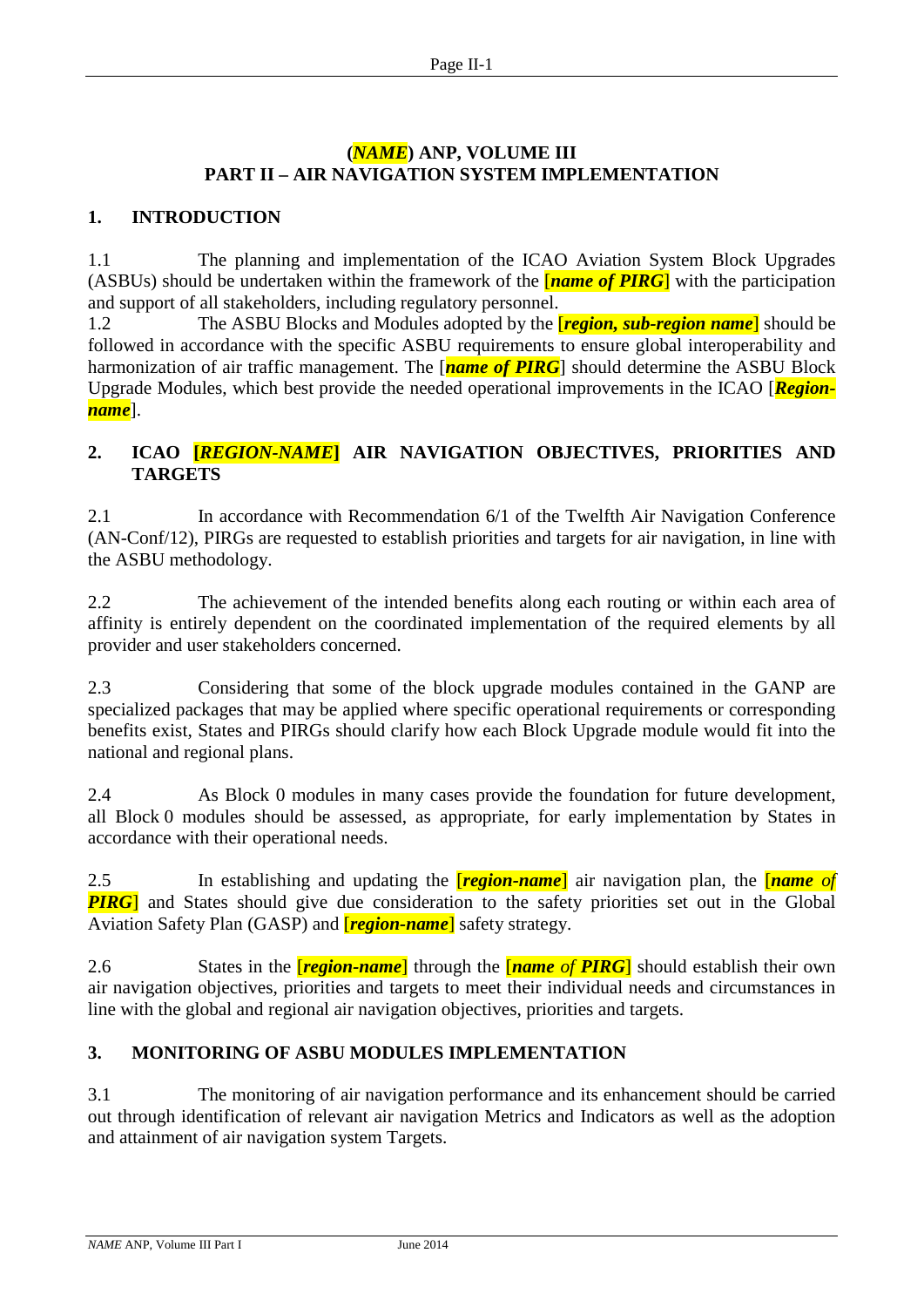3.2 The monitoring of the regional implementation progress and performance metrics/indicators should be done for all elements planned by [*name of PIRG*]. The monitoring should allow global correlation of status and expectations, appreciation of benefits achieved for the airspace users, as well as corrective actions to be taken by the PIRG on implementation plans.

3.3 The [*name of PIRG*] should determine appropriate mechanisms and tools for the monitoring and the collection of necessary data at national and regional levels.

\_\_\_\_\_\_\_\_\_\_\_\_\_\_\_\_\_\_\_